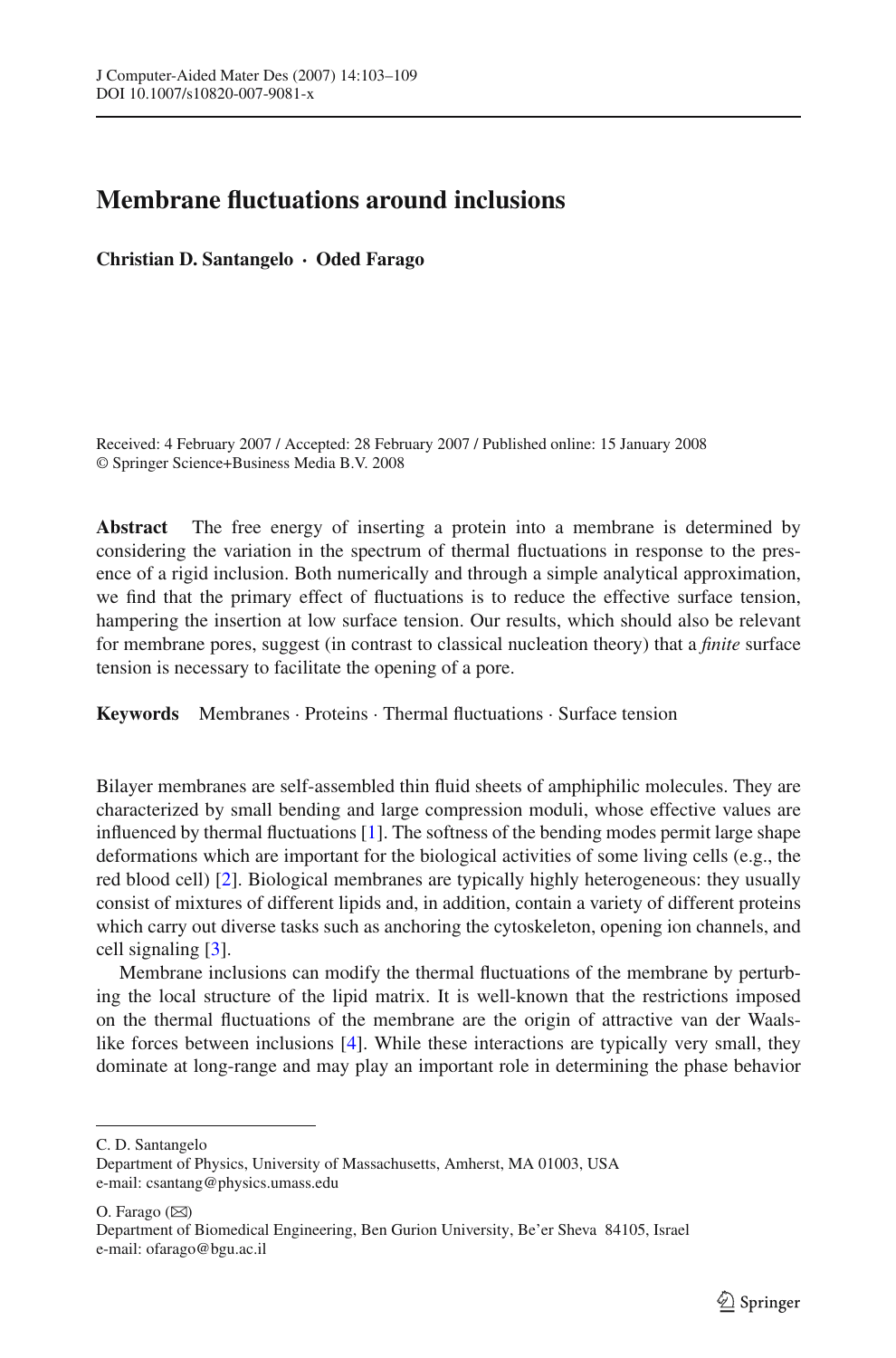(e.g. aggregation) of such systems. Perturbing the spectrum of thermal fluctuations is also expected to contribute to the free energy associated with the insertion of proteins into lipid bilayers. This has an influence on the solubility of proteins and other membrane inclusions. Remarkably, this important entropic contribution to the insertion free energy of a *single* protein has been ignored in previous calculations [\[5\]](#page-6-4). In this letter we study the free energy cost of inserting a rigid inclusion into a membrane, explicitly taking into account effects due to membrane fluctuations. These effects depend only on the inclusion's characteristic size. Therefore, this fluctuation contribution may play a role in regulating the shape transformations of membrane proteins, for example in mechanosensitive channels. For transmembrane proteins, the magnitude of the fluctuation free energy can be as large as  $25k_BT$ . Our results should also be relevant for the fluctuation spectrum and nucleation energy of a membrane pore. At low tension, the fluctuation free energy acts as a barrier to the opening of a pore.

We consider a bilayer membrane consisting of *N* lipids, that spans a planar circular frame of a total area  $A_p = \pi L_p^2$ , in which a rigid inclusion of radius  $r_0 \ll L_p$  has been inserted. The Helfrich energy (to quadratic order) for a nearly-flat membrane in the Monge gauge is given by  $[6]$ 

$$
\mathcal{H}_1 = \sigma A_p + \frac{1}{2} \int d^2 \vec{r} \left[ \sigma (\nabla h)^2 + \kappa (\nabla^2 h)^2 \right],\tag{1}
$$

<span id="page-1-0"></span>where  $\sigma$  is the surface tension,  $\kappa$  the bending rigidity, and *h* the height of the membrane above the frame reference plane. The boundaries of integration in Eq. [\(1\)](#page-1-0) include the outer (frame,  $r = L_p$ ) boundary and the inner (inclusion,  $r = r_0$ ) edge. The Laplacian in the Helfrich energy requires that we have two boundary conditions (BCs) for each boundary. On the inner boundary we fix the height of the membrane  $h(r_0) = H(\phi)$  and the contact slope  $\partial h(r_0)/\partial r = H'(\phi)$ , where  $\phi$  is the polar angle measured from the inclusion's axis of symmetry. On the outer boundary will have the natural BCs:  $h(L_p) = 0$  and  $\nabla^2 h(L_p) = 0$ . The particular choice of outer BCs does not modify the free energy of the system in the thermodynamic limit.

To gain insight into the contribution of thermal fluctuations to the insertion free energy we write the height function as  $h = h_0 + f$  where  $h_0$  is the extremum of Hamiltonian [\(1\)](#page-1-0), i.e.,

$$
-\sigma \nabla^2 h_0 + \kappa \nabla^4 h_0 = 0,\tag{2}
$$

<span id="page-1-3"></span><span id="page-1-2"></span>subject to the BCs that  $h_0(r_0) = H(\phi), \partial h(r_0)/\partial r = H'(\phi), h_0(L_p) = 0$ , and  $\nabla^2 h_0(L_p) = 0$ . This implies  $f(r_0) = 0$  and  $\partial f(r_0)/\partial r = 0$  on the inner boundary, and  $f(L_p) = 0$  and  $\nabla^2 f(L_p) = 0$  on the outer boundary. The Helfrich energy can be written as

$$
\mathcal{H}_1(h_0 + f) = \sigma A_p + \int d^2 \vec{r} \left\{ \frac{1}{2} \left[ \sigma \left( \nabla h_0 \right)^2 + \kappa \left( \nabla^2 h_0 \right)^2 \right] + \left[ \sigma \nabla h_0 \cdot \nabla f + \kappa \nabla^2 h_0 \nabla^2 f \right] + \frac{1}{2} \left[ \sigma \left( \nabla f \right)^2 + \kappa \left( \nabla^2 f \right)^2 \right] \right\}.
$$
 (3)

<span id="page-1-1"></span>For the cross term (third term in  $H_1$ ) we obtain, upon integration by parts,

$$
\int d^2 \vec{r} \left[ \sigma \nabla h_0 \cdot \nabla f + \kappa \nabla^2 h_0 \nabla^2 f \right] = \int d^2 \vec{r} \left[ -\sigma \nabla^2 h_0 + \kappa \nabla^4 h_0 \right] f
$$

$$
+ \int_{\partial M} \kappa \nabla^2 h_0 \left( \hat{n} \cdot \nabla \right) f + \int_{\partial M} \left( \hat{n} \cdot \nabla \right) \left[ \sigma h_0 - \kappa \nabla^2 h_0 \right] f, \tag{4}
$$

where the last two integrals in the above equation are performed on the boundaries of the system, and  $\hat{n}$  is a unit vector normal to the boundaries. The boundary terms in Eq. [\(4\)](#page-1-1) vanish since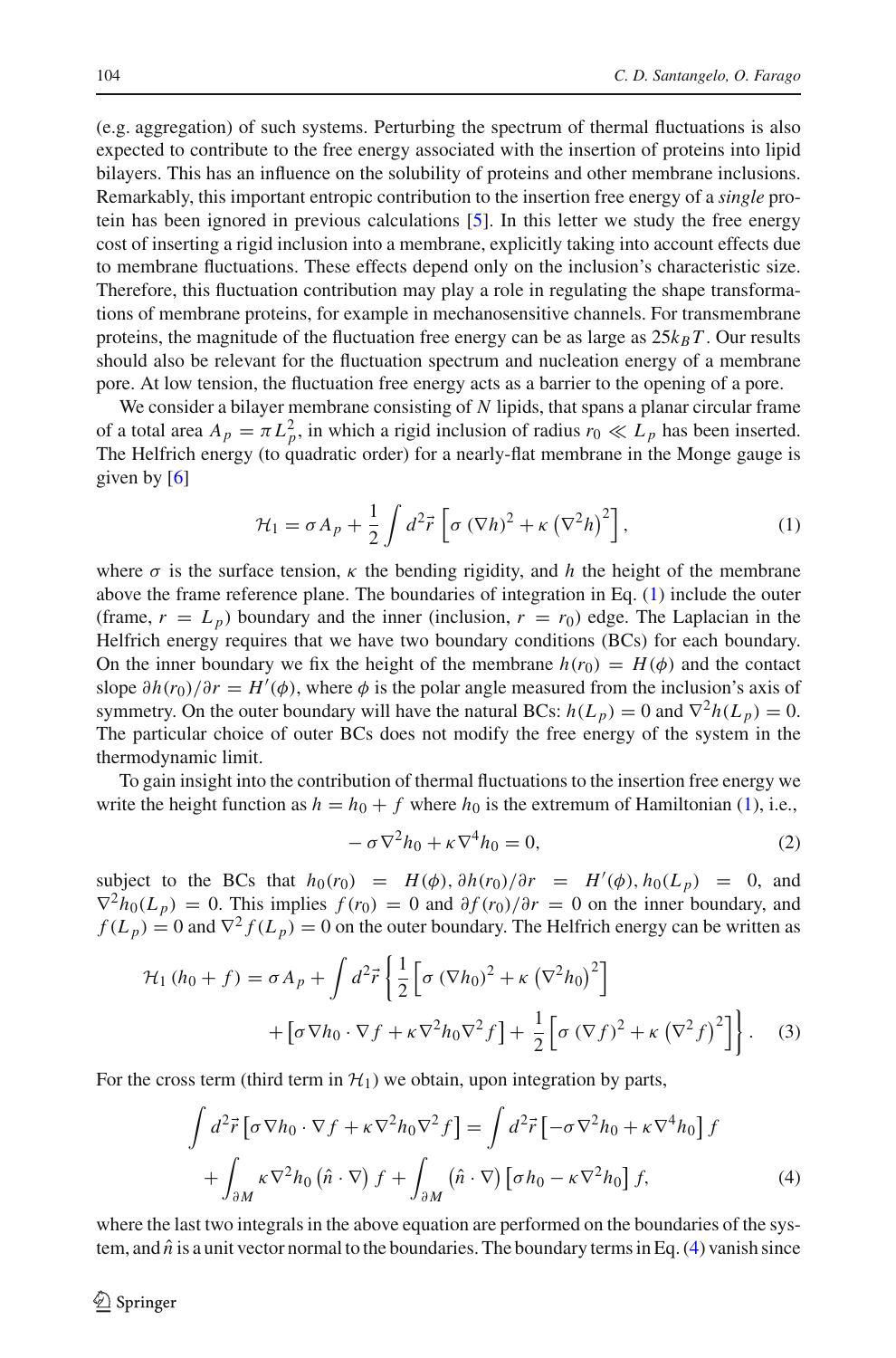$f = 0$  and  $\hat{n} \cdot \nabla f = -\partial f / \partial r = 0$  on the inner boundary, and  $f = 0$  and  $\nabla^2 h_0$  on the outer boundaries. The bulk term also vanishes by virtue of Eq. [\(2\)](#page-1-2). Without the cross term in Eq. [\(3\)](#page-1-3), we are left with three terms: the projected area term  $\sigma A_p$ , the equilibrium term depending on  $h_0$ , and the fluctuation term depending on *f*. Thus, the energies associated with  $h_0$  and *f* completely decouple and their contributions to the free energy are additive. Note that in our approach, the equilibrium part of the free energy includes a contribution from the height and tilt fluctuations of the *inclusion*. It is obtained by calculating the dependence of  $h_0$  on the boundary values  $H(\phi)$  and  $H'(\phi)$ , and performing an appropriate thermal average over these quantities. Other energetic components, such as hydrophobicity, translational entropy, electrostatics, should be added to the equilibrium term, and can be included in its definition [\[7\]](#page-6-6). The equilibrium term has been analyzed in many previous studies [\[5](#page-6-4)]. Its magnitude is protein specific and is usually in the range of  $-5$  to  $-20k_BT$  [\[8](#page-6-7)], but can be significantly larger for large membrane proteins with strong hydrophobic interactions. In contrast, the effect of *membrane* fluctuations on the insertion free energy has not yet been considered in the literature. We proceed to calculate the fluctuation part of the insertion free energy assuming  $H(\phi) = 0$  and  $H'(\phi) = 0$  [\[9\]](#page-6-8).

Neglecting the equilibrium term, we are left with the projected area and the fluctuation terms. By integrating the latter by parts twice, the remaining Hamiltonian takes the form

<span id="page-2-1"></span>
$$
\mathcal{H}_2(f) = \sigma A_p + \frac{1}{2} \int d^2 \vec{r} f \left( -\sigma \nabla^2 + \kappa \nabla^4 \right) f. \tag{5}
$$

The boundary terms vanish in the above expression due to our choice of BCs:  $f(r_0) = 0$ ,  $\partial f(r_0)/\partial r = 0$ ,  $f(L_p) = 0$ , and  $\nabla^2 f(L_p) = 0$ . We proceed by expanding the function *f* in a series of eigenfunctions  $f_{m,n}(r)$  of the operator  $\mathcal{L} \equiv -\sigma \nabla^2 + \kappa \nabla^4$ :  $f(r, \phi) =$  $\sum_{m,n} h_{m,n} f_{m,n}(r) e^{im\phi}$ . The functions  $f_{m,n}(r)$  can be written as the linear combination of the Bessel functions,  $J_m(r)$  and  $Y_m(r)$ , of the first and second kinds of order *m*, and the modified Bessel functions of the first and second kinds of order  $m$ ,  $K_m(r)$  and  $I_m(r)$ :

$$
f_{m,n}(r) = A J_m(\lambda_1^{m,n} r) + B Y_m(\lambda_1^{m,n} r) + C K_m(\lambda_2^{m,n} r) + D I_m(\lambda_2^{m,n} r),
$$

<span id="page-2-0"></span>where the  $\lambda_i^{m,n}$   $(i = 1, 2)$  are the positive solutions of  $(-1)^{i+1}\sigma(\lambda_i^{m,n})^2 + \kappa(\lambda_i^{m,n})^4 = \mu_{m,n}$ and  $\mu_{m,n}$  is the eigenvalue corresponding to the function  $f_{m,n}(r)$ :  $\mathcal{L} f_{m,n}(r) = \mu_{m,n} f_{m,n}(r)$ .

Applying the BCs at  $r_0$  and  $L_p$ , we derive the eigenvalue equation

$$
\lambda_1 \left[ I_m(\lambda_2 r_0) K_m(\lambda_2 L_p) - I_m(\lambda_2 L_p) K_m(\lambda_2 r_0) \right] \left[ Y'_m(\lambda_1 r_0) J_m(\lambda_1 L_p) - J'_m(\lambda_1 r_0) Y_m(\lambda_1 r_0) \right]
$$
  
=  $\lambda_2 \left[ K'_m(\lambda_2 r_0) I_m(\lambda_2 L_p) - I'_m(\lambda_2 r_0) K_m(\lambda_2 L_p) \right]$   
 $\times \left[ J_m(\lambda_1 r_0) Y_m(\lambda_1 L_p) - J_m(\lambda_1 L_p) Y_m(\lambda_1 r_0) \right]$  (6)

(for brevity, we have omitted the superscript  $(m, n)$  from the notation of the  $\lambda_i$  in the above equation). In contrast, for membranes without inclusions, we solve the simple equation  $J_m(\lambda_1 L_p) = 0$ . It is interesting to note that, in the limit that  $\lambda_1^{m,n} r_0 \ll |m|$ , Eq. [\(6\)](#page-2-0) reduces to the eigenvalue equation in the absence of inclusions. This has the physically appealing interpretation that modes with characteristic lengths much larger than the inclusion radius are hardly perturbed by its presence. In the opposite limit,  $\lambda_1^{m,n} r_0 \gg |m|$  (which also implies  $\lambda_1^{m,n} L_p \gg |m|$ , we can neglect terms proportional to  $I_m(\lambda_i^{m,n} L_p)$  (which, otherwise, become exponentially large) and replace the remaining Bessel functions by their leading order asymptotic expressions. This gives, for  $\lambda_1^{m,n} \gg \sqrt{\sigma/\kappa}$ , the simple equation  $\lambda_1^{m,n} (L_p - r_0) = 1$ , and the solutions  $\lambda_1^{m,n} \approx [m]/2 + n + (-1)^m \pi/4 \pi/(L_p - r_0)$ . The physical interpretation of this result is that the inclusion acts like a hard wall for modes with characteristic lengths much smaller than its radius. The effective linear size of the membrane for these modes is reduced from  $L_p$  to  $L_p - r_0$  and the eigenvalues in this regime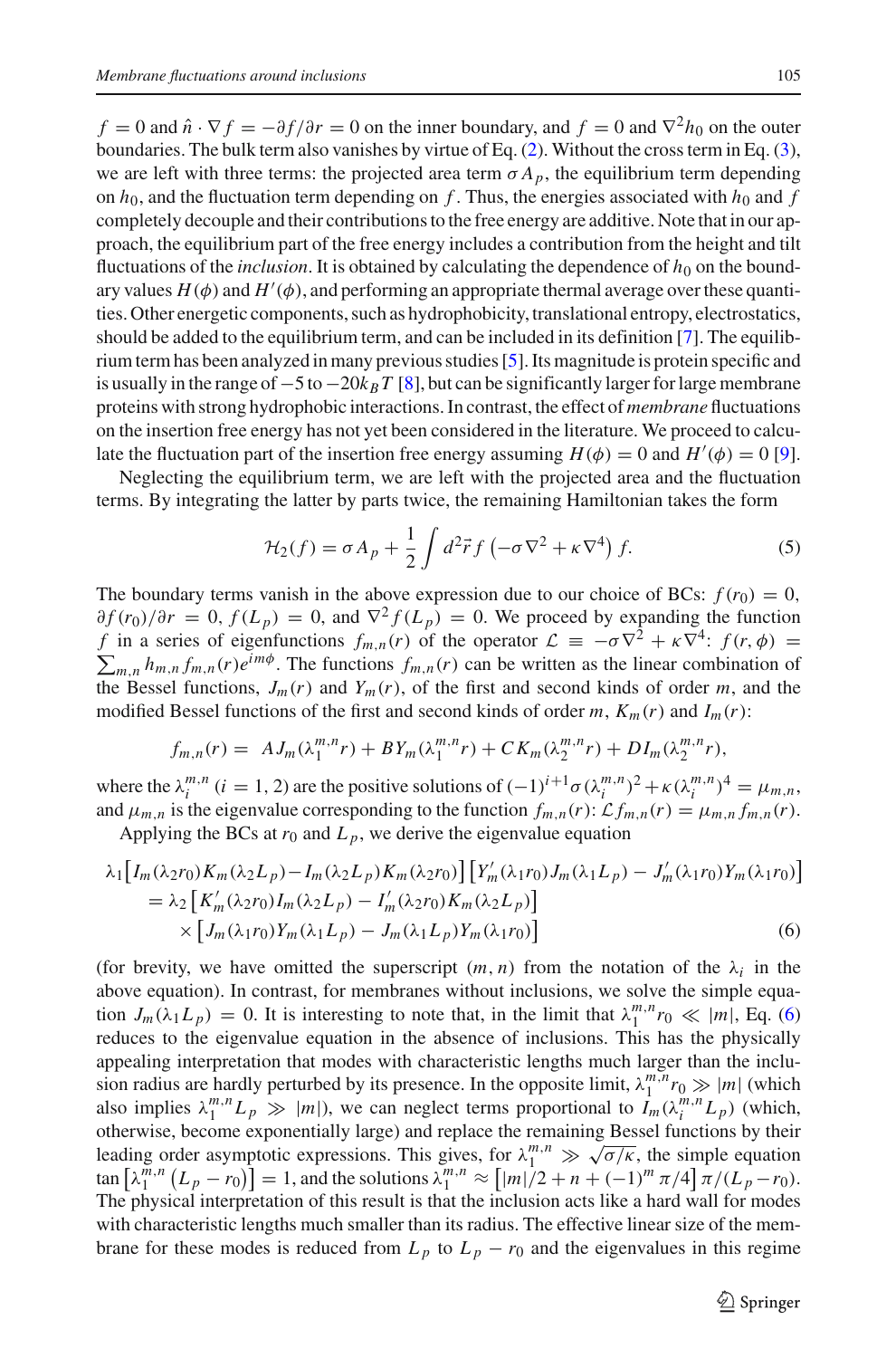increase by roughly a factor of  $L_p/(L_p - r_0)$ . Thus, the dominant effect of the inclusion on the short wavelength modes is to lower the density of contributing modes in "λ-space" [Note that  $\lambda_1^{m,n+1} - \lambda_1^{m,n} = \pi/(L_p - r_0)$ .

When the function  $f(r, \phi) = \sum_{m,n} h_{m,n} f_{m,n}(r) e^{im\phi}$  is substituted in Hamiltonian [\(5\)](#page-2-1), we find, due to the orthogonality the eigenfunctions

$$
\int_0^{2\pi} d\phi \int_{r_0}^{L_p} r dr \, f_{m1,n1}(r) f_{m2,n2}(r) e^{i(m1+m2)\phi} = a_0 \, \delta_{m1,-m2} \, \delta_{n1,n2},\tag{7}
$$

<span id="page-3-0"></span>that the modes decouple and that the Hamiltonian takes a quadratic form in the amplitudes  $|h_{m,n}|$ . The normalization coefficient  $a_0$  in Eq. [\(7\)](#page-3-0) is the projected area per amphiphilic molecule in the bilayer. Tracing over  $|h_{m,n}|$  leads to the following expression for the Gibbs free energy associated with Hamiltonian  $H_2$  [\[10](#page-6-9)]

$$
G\left(\sigma, A_p\right) = \sigma A_p + \frac{k_B T}{2} \sum_{m,n} \ln \left\{ \frac{\left[\sigma \left(\lambda_1^{m,n}\right)^2 + \kappa \left(\lambda_1^{m,n}\right)^4\right] A_p \lambda_{\text{dB}}^2}{2\pi k_B T N} \right\},\tag{8}
$$

<span id="page-3-3"></span>where  $\lambda_{dB}$  is the thermal de-Broglie wavelength of the lipids. The Helmholtz free energy is given by  $F(A, A_p) = G - \sigma A$ , where the total membrane area *A* is related to the surface tension by

$$
A = A_p + \frac{k_B T}{2} \sum_{m,n} \frac{1}{\sigma + \kappa (\lambda_1^{m,n})^2}.
$$
 (9)

<span id="page-3-1"></span>Assuming that the membrane is incompressible and, therefore, that its total area is fixed, we can use Eq. [\(9\)](#page-3-1) to derive the following equation, relating the surface tension and the inclusion's radius

$$
-\pi r_0^2 + \frac{k_B T}{2} \sum_{m,n} \frac{1}{\sigma + \kappa (\lambda_1^{m,n})^2} - \frac{1}{\sigma_0 + \kappa (\lambda_{1,(0)}^{m,n})^2} = 0.
$$
 (10)

<span id="page-3-2"></span>In the above equation  $\lambda_{1,(0)}^{m,n}$  are the corresponding solutions of the eigenvalue equation in the absence of the inclusion  $(r_0 = 0)$ :  $J_m(\lambda_{1,(0)}^{m,n}L_p) = 0$ , and  $\sigma_0 \equiv \sigma(r_0 = 0)$ . The solution to Eq. [\(10\)](#page-3-2) has the form

$$
\sigma = \sigma_0 (1 + \delta), \text{ where } \delta \sim \mathcal{O}(r_0 / L_p)^2. \tag{11}
$$

<span id="page-3-4"></span>The projected area and fluctuation parts of the insertion free energy  $\Delta F(r_0) \equiv F(r_0) - F(0)$ can now be calculated using Eqs. [\(8\)](#page-3-3) and [\(10\)](#page-3-2). We find that  $\Delta F(r_0)$  is given by

$$
\Delta F(r_0) \approx -\pi \sigma_0 r_0^2 + \frac{k_B T}{2} \sum_{m,n} \ln \left[ \frac{\sigma_0 (\lambda_1^{m,n})^2 + \kappa (\lambda_1^{m,n})^4}{\sigma_0 (\lambda_{1,(0)}^{m,n})^2 + \kappa (\lambda_{1,(0)}^{m,n})^4} \frac{L_p^2 - r_0^2}{L_p^2} \right].
$$
 (12)

<span id="page-3-5"></span>Note that only  $\sigma_0$  appears in the above expression, which is due to Eq. [\(11\)](#page-3-4) and the fact that we attempt to calculate  $\Delta F(r_0)$  only up to quadratic order in  $r_0/L_p$ . For the same reason we can use  $\sigma_0$  rather than  $\sigma$  in the eigenvalue equation [\(6\)](#page-2-0). The surface tension appears implicitly in this equation, through the relation  $\lambda_2^2 = \lambda_1^2 + \sigma / \kappa$ . In expression [\(12\)](#page-3-5) we assume that the number of molecules forming the bilayer membrane does not change with the insertion of the protein. Consequently, the total number of modes which is directly proportional to the number of molecules in the bilayer is kept constant. In contrast, the projected area per molecule [which appears in Eq. [\(7\)](#page-3-0)] does depend on the radius of the inclusion, and this is the origin of the term  $\left(L_p^2 - r_0^2\right)/L_p^2$  appearing in the argument of the logarithm in Eq. [\(12\)](#page-3-5).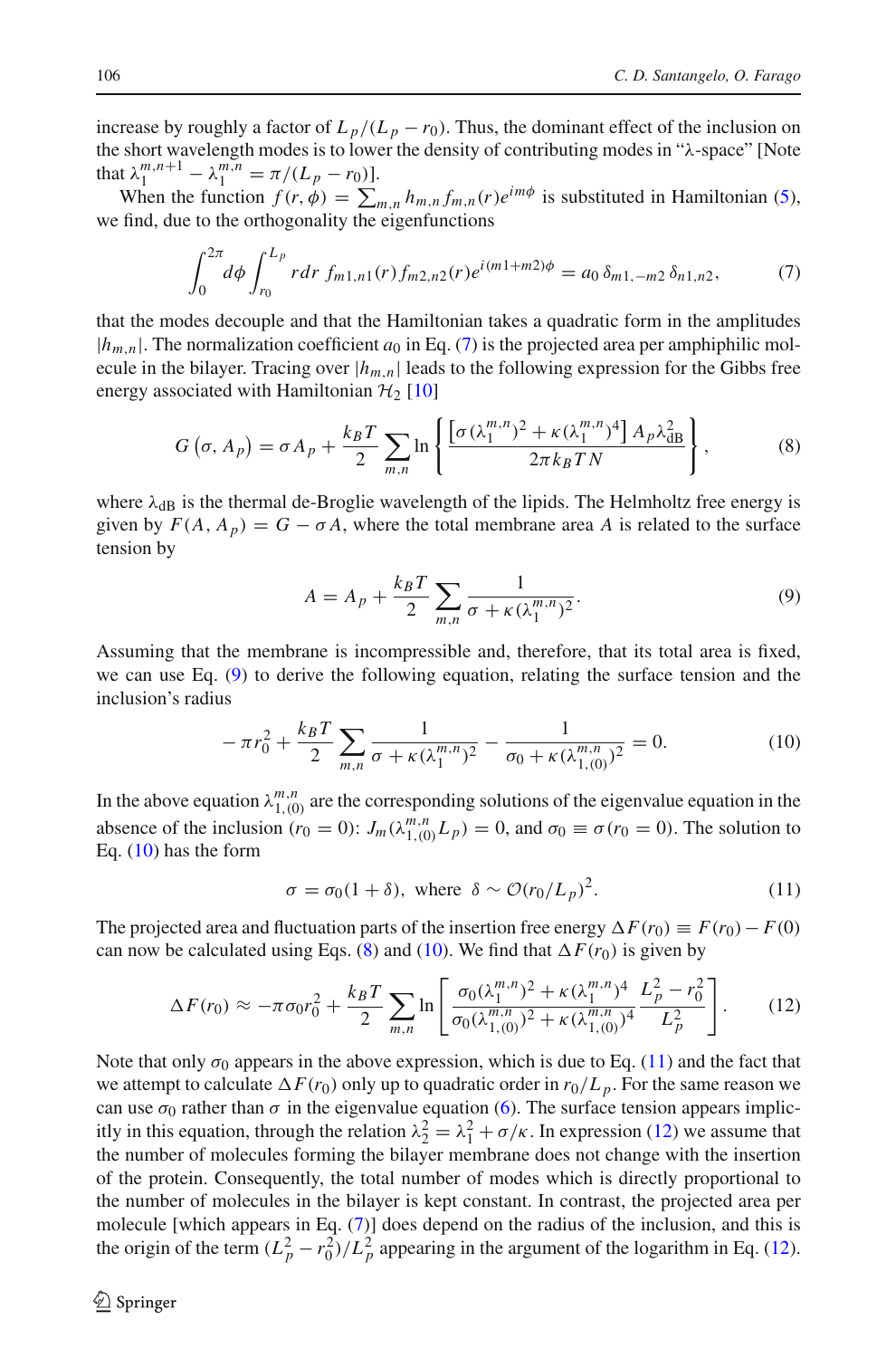In order to obtain an analytical result for the free energy  $(12)$ , we make the approximation [based on our discussion of the asymptotic behavior of the eigenvalues  $\lambda_1^{m,n}$ , see the text after Eq. [\(6\)](#page-2-0)] that eigenvalues such that  $\lambda_1^{m,n} r_0 < \alpha |m|$  (long wavelength) are not affected by the inclusion, whereas modes with  $\lambda_1^{m,n} r_0 > \alpha |m|$  (short wavelength) grow by a factor  $L_p/(L_p - r_0)$ . The numerical constant  $\alpha$  is of the order of unity and its value, which may depend on the surface tension  $\sigma_0$ , will be determined later by an exact numerical evaluation of  $\Delta F$ . We have verified numerically that these asymptotic forms are indeed correct. We set  $n = 0, 1, \ldots, \sqrt{N_0}$ , and,  $m = -\sqrt{N_0}, \ldots, \sqrt{N_0}$  so that the total number of modes (degrees of freedom), 2*N*0, is proportional to the number of molecules forming the membrane, *N*. Along with these approximations, we evaluate the sum in equation [\(12\)](#page-3-5) as an integral, giving us the simple result (correct up to quadratic order in *r*<sub>0</sub>) that  $\Delta F = -\pi (\sigma_0 - \sigma^*) r_0^2$ , where

$$
\sigma^* = \frac{k_B T}{\pi \alpha \ell_0^2} \left\{ 2 - \alpha - \left(\frac{\ell_0}{\pi \xi}\right)^2 \ln \left[ \left(\frac{\pi \xi}{\ell_0}\right)^2 + 1 \right] \right\},\tag{13}
$$

<span id="page-4-0"></span> $\xi = \sqrt{\kappa/\sigma_0}$ , and  $\ell_0 = L_p/\sqrt{N_0}$  is a microscopic length cutoff on the order of the characteristic size of a membrane molecule. We thus obtain the result that the fluctuations renormalize the surface tension. It is interesting to note that this renormalization tends to occur with the opposite sign as the bare surface tension (for  $\ell_0 \lesssim \xi$ ), thus making it *harder* to insert an inclusion. Only for very stressed membrane ( $\xi \lesssim \ell_0$ ) does  $\sigma^*$  become negative. This is due to the reduction of the projected area, caused by the insertion, that allows more thermal fluctuations. A more careful analysis of the long wavelength modes shows that these contribute only finite-size effects to the free energy which vanish in the limit of  $L_p \gg r_0$ .

We have numerically solved the eigenvalue equation [\(6\)](#page-2-0) and used the solutions to evaluate the sum in Eq. [\(12\)](#page-3-5). Numerical values of  $\Delta F(r_0)$  (for  $\kappa = 10k_BT$  and various values of  $\sigma_0$ ) are shown in Fig[.1](#page-5-0) (a)–(b). They have been extracted by extrapolating the numerical results obtained for several values of 750  $\leq N_0 \leq 2000$  to the thermodynamic limit  $N_0 \to \infty$ . In the inset to Fig[.1](#page-5-0) (a), the results for  $\sigma_0 = 0$  are replotted on a logarithmic scale, showing that our prediction of a quadratic relation between  $\Delta F$  and  $r_0$  is attained only for large inclusions with  $r_0 \gtrsim 100 \ell_0$  (the slope of the straight dotted line is 2). This is a typical size for colloidal particles [\[11](#page-6-10)]. The value of the constant  $\alpha$  appearing in Eq. [\(13\)](#page-4-0) shows a slight dependence on the surface tension varying from 1.59 for  $\sigma_0(\xi = \infty)$  to 1.72 for  $\xi = \sqrt{\frac{\kappa}{\sigma_0}} = \frac{5l_0}{\pi}$ . The solid curves in Fig. [1](#page-5-0) (a)–(b) depict our analytical expression for  $\Delta F$ , with  $\alpha$  determined by fitting the results for large  $r_0$  to Eq.  $(13)$ . From Fig. [1](#page-5-0) (a) we conclude that, because of thermal fluctuations, there is a free energy penalty to embedding an inclusion in a weakly stretched membrane (small  $\sigma_0$ ). For transmembrane proteins with typical radii of  $r_0 \lesssim 5\ell_0$ , the energy cost is  $\Delta F \leq 25k_BT$ , which is comparable to the equilibrium contribution but of opposite sign. This demonstrates the importance of the membrane fluctuations in determining the distribution of transmembrane and free proteins. For larger inclusions, the fluctuation free energy will dominate the equilibrium part. On the other hand, Fig[.1](#page-5-0) (b) shows that inclusions greatly reduce the free energy of strongly stretched membranes (large  $\sigma_0$ ). The primary reason that the free energy is lowered in this regime is the reduction of the projected area. These results should also be relevant for the question of nucleation of a membrane pore which, albeit more complicated, can be studied by similar approach [\[12\]](#page-6-11). They suggest that there exists a (finite!) critical value of the surface tension below which pores cannot open and above which they grow without bounds. Classical nucleation theory, which ignores fluctuations effects, predicts that the critical surface tension is zero [\[13\]](#page-6-12). Our approach is complimentary to the discussion in Ref. [\[10](#page-6-9)], which primarily addresses the behavior of macroscopic pores where higher order corrections in  $r_0$  become important and falls outside the scope of this work.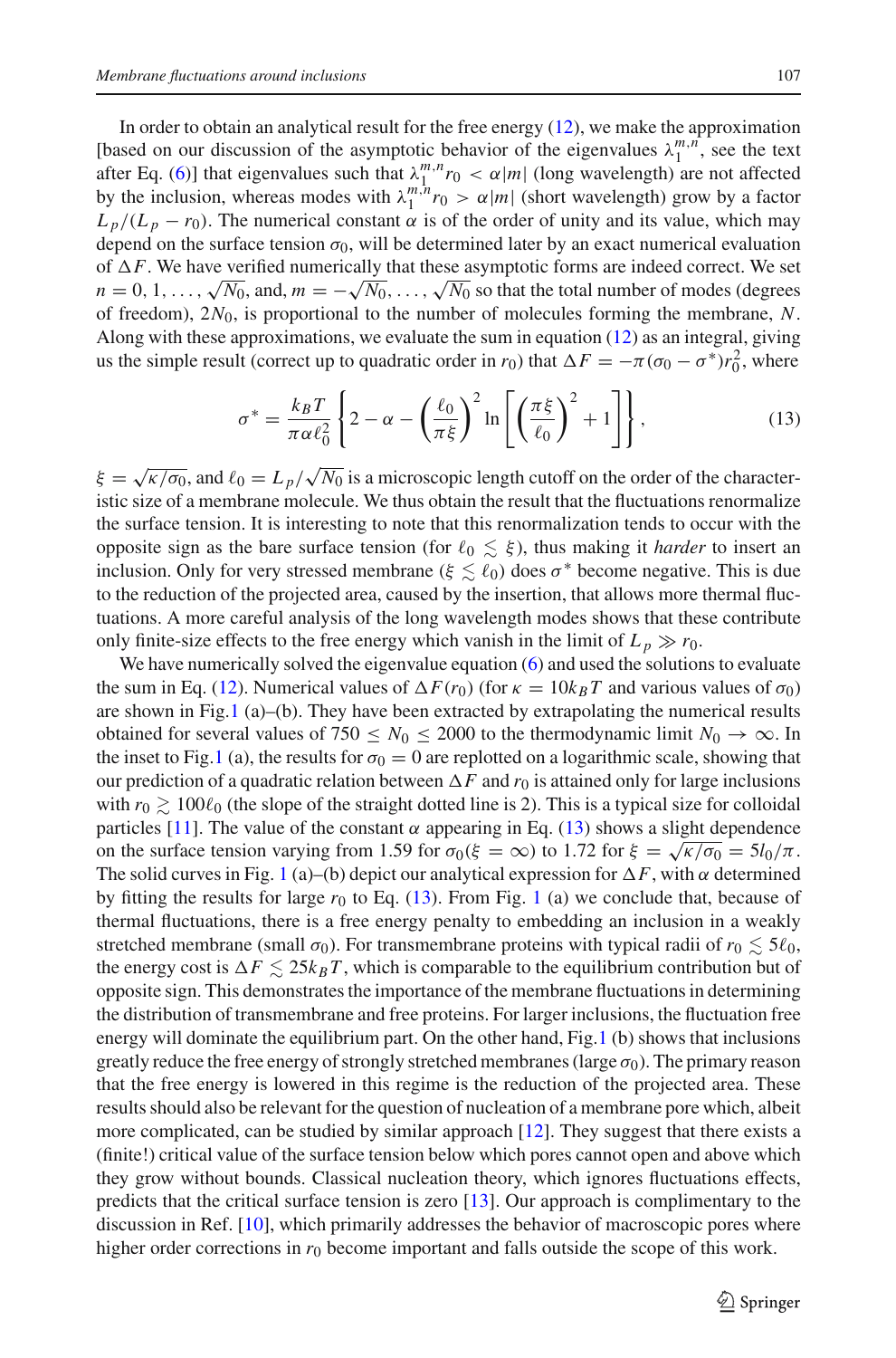

<span id="page-5-0"></span>**Fig. 1** The insertion free energy  $\Delta F$  as a function of the inclusion's radius for  $\kappa = 10k_BT$  and various values of  $\sigma_0$ . The inset to graph (**a**): a log-log plot of the numerical results for  $\sigma_0 = 0$ . The slope of the straight dotted line is 2

In summary, we have computed the free energy of inserting an inclusion into a membrane. We explicitly calculated the contribution of membrane fluctuations. The primary effect of these fluctuations is to reduce the effective value of the surface tension. At low surface tension it provides a positive component to the free energy of an embedded inclusion, thereby impeding the insertion of transmembrane proteins. The sensitivity of the free energy to variations of the surface tension suggests that, by controlling the membrane surface tension appropriately, one may control the thermodynamic stability of embedded proteins and, thus, the equilibrium distribution between proteins inserted in the membrane and in solution.

**Acknowledgements** We thank M. Kardar, A.W.C. Lau, and P. Pincus for useful discussions.